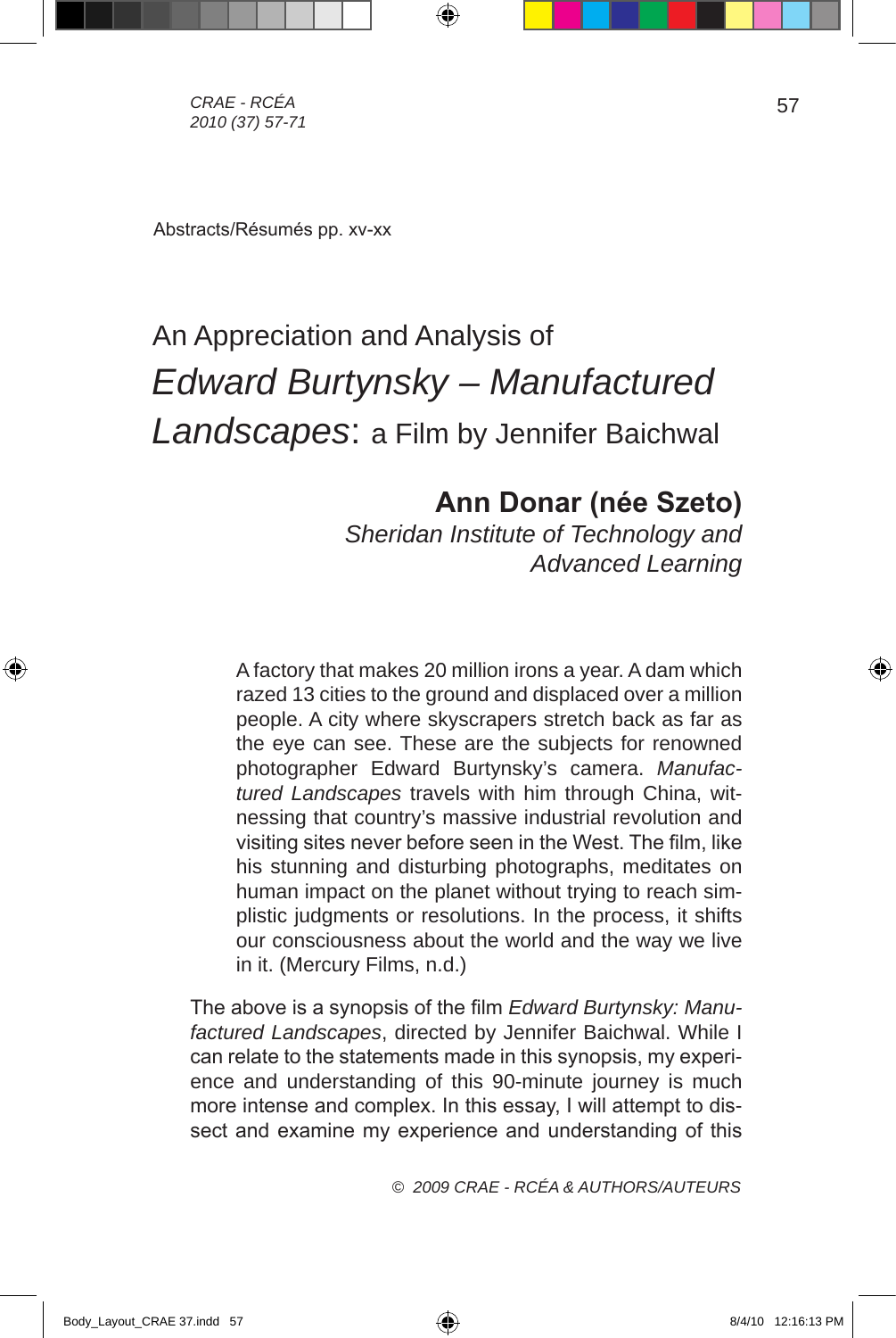film using Karen Raney's five aspects of visual literacy: 1) *perceptual sensitivity*, 2) *cultural habit*, 3) *critical knowledge*, 4) *aesthetic openness*, and 5) *visual eloquence* (Raney, 1999, pp. 45-46).

⊕

### **Perceptual Sensitivity**

Perceptual sensitivity can be defined as an innate and learned visual adeptness (Mullen, 2008, p. 2), a basic level of visual reception (Stankiewicz, 2003, p. 318).

As regards representation, perceptual sensitivity would include things like the ability to determine what two-dimensional images depict, to see figure and background in a mesh of marks, to distinguish between surface textures or shades of color, or to perceive a continuous moving image from thousands of separate film frames. (Raney, 1999, p. 45)

In *Manufactured Landscapes*, perceptual sensitivity is experienced throughout, at a basic level of visual reception. Alternating moving and still images are successively presented, which need to be deciphered in terms of what is being represented, as a whole and in detail. This is a very necessary first step to experience this film, at a basic sensory level, since being able to make out what exactly is represented in the images is a prerequisite to further experience and understand the film in terms of its content and connotations.

So what is being represented in the still and moving images of this film? To summarize, *Manufactured Landscapes* captures the images of an increasingly industrialized China: its factories, transformed landscapes, workers, products, and wastes, through the lenses of Burtynsky and Baichwal. At intervals, Burtynsky's body of photographic work and archival footages from the last 25 years, addressing the same subject of industrialized landscapes, are also shown.

Coincidentally, perceptual sensitivity is similar to the stage of description in the critiquing process (Payne, n.d.). In this process, the viewer describes in a detailed and objective manner what concrete things are seen. When applied to *Manu-*

*Canadian Review of Art Education (37) 2010*

 $Body \_$ 2:16:13 PM \\_

⊕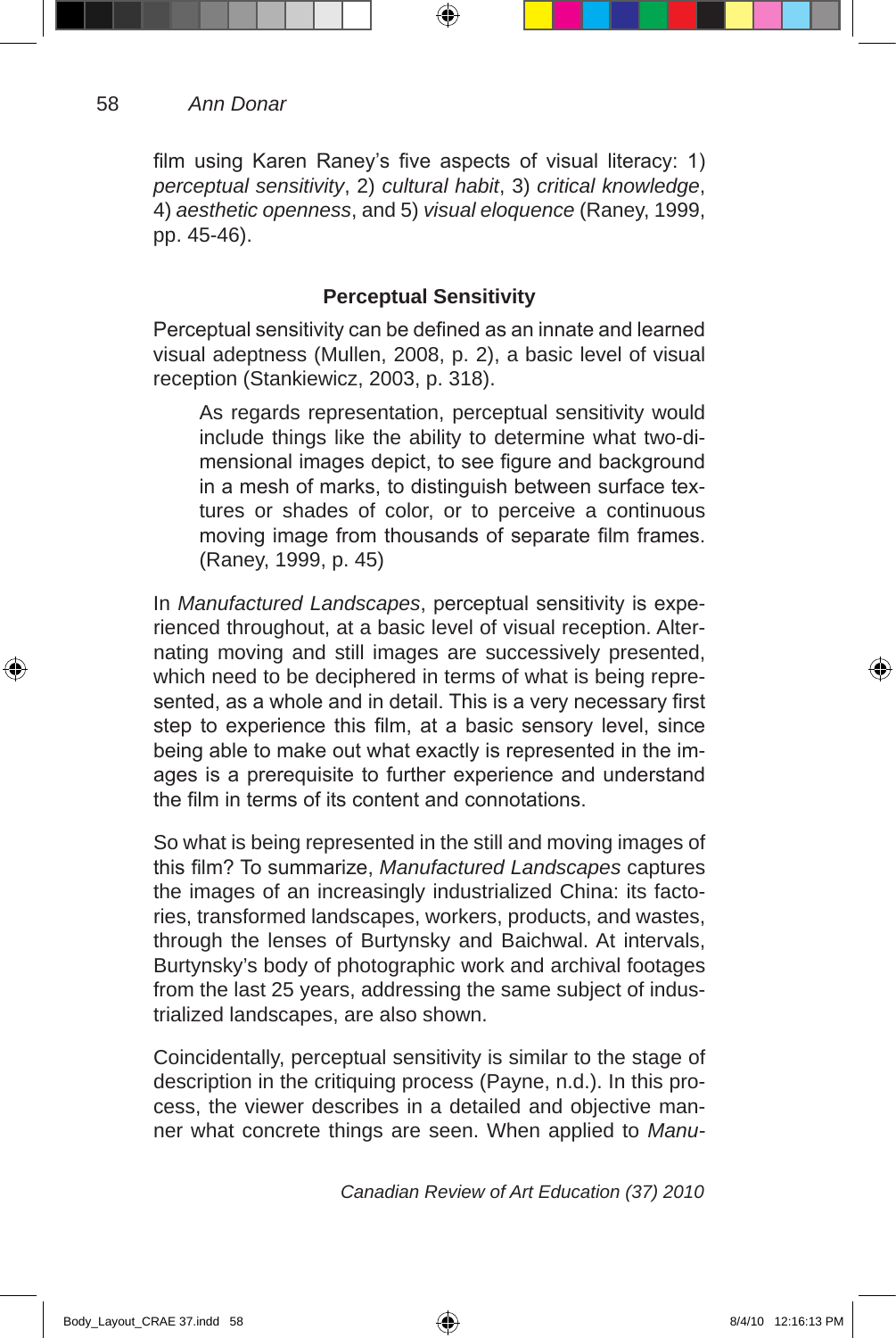⊕

*factured Landscapes*, the description includes scenes as a whole, such as factories with workers, quarries, mines, recycling facilities, and bundles and piles of recycled materials, as well as scenes in detail, such as the many small parts of recycled materials that make up the larger picture, e.g. *Ferrous Bushling No. 17* (http://edwardburtynsky.com/, Works, Urban Mines, Metal Recycling).

While in perceptual sensitivity, the experience is mostly sensory and the understanding mostly descriptive, there are times when an emotional and mental experience is triggered, and an understanding that is interpretative is inevitable. One such example can be found at the beginning of the film, when the camera steadily tracks at a walking pace alongside the aisles of a factory, showing workers diligently at work, in real time, with no music or narration, for more than five minutes. During this time, there is a continuous level of visual reception, to such a degree that the reception becomes over-saturated, and the stomach starts churning, that the initially sensory experience results in an emotional state of boredom and frustration. Subsequently, a mental conclusion can be drawn, that this particular sequence can be interpreted as the monotony and rigidity imposed on workers' lives by industrialization.

This type of emotional and mental experience is also noticeable when one of the shipbreaking images of Chittagong, Bangladesh, is presented: *Shipbreaking No. 30* (http://edwardburtynsky.com/, Works, Ships, Shipbreaking). At first, a big ship in the mud can be seen; but when the camera zooms in, three small human figures can be found in the foreground. Such a discovery leads to an emotional jerk, when the smallness of humans is felt in the otherwise immense scale of existence. With this mental realization, an interpretative understanding of the image, that is, the insignificance of humankind in relationship to nature, immediately follows. Such an understanding is perhaps at a certain level in accordance with Gestalt psychology, when the viewer's eye automatically seeks a meaningful whole, unity, and understanding of the visual form through cumulative perception.

*Revue canadienne d'éducation artistique (37) 2010* 

59

⊕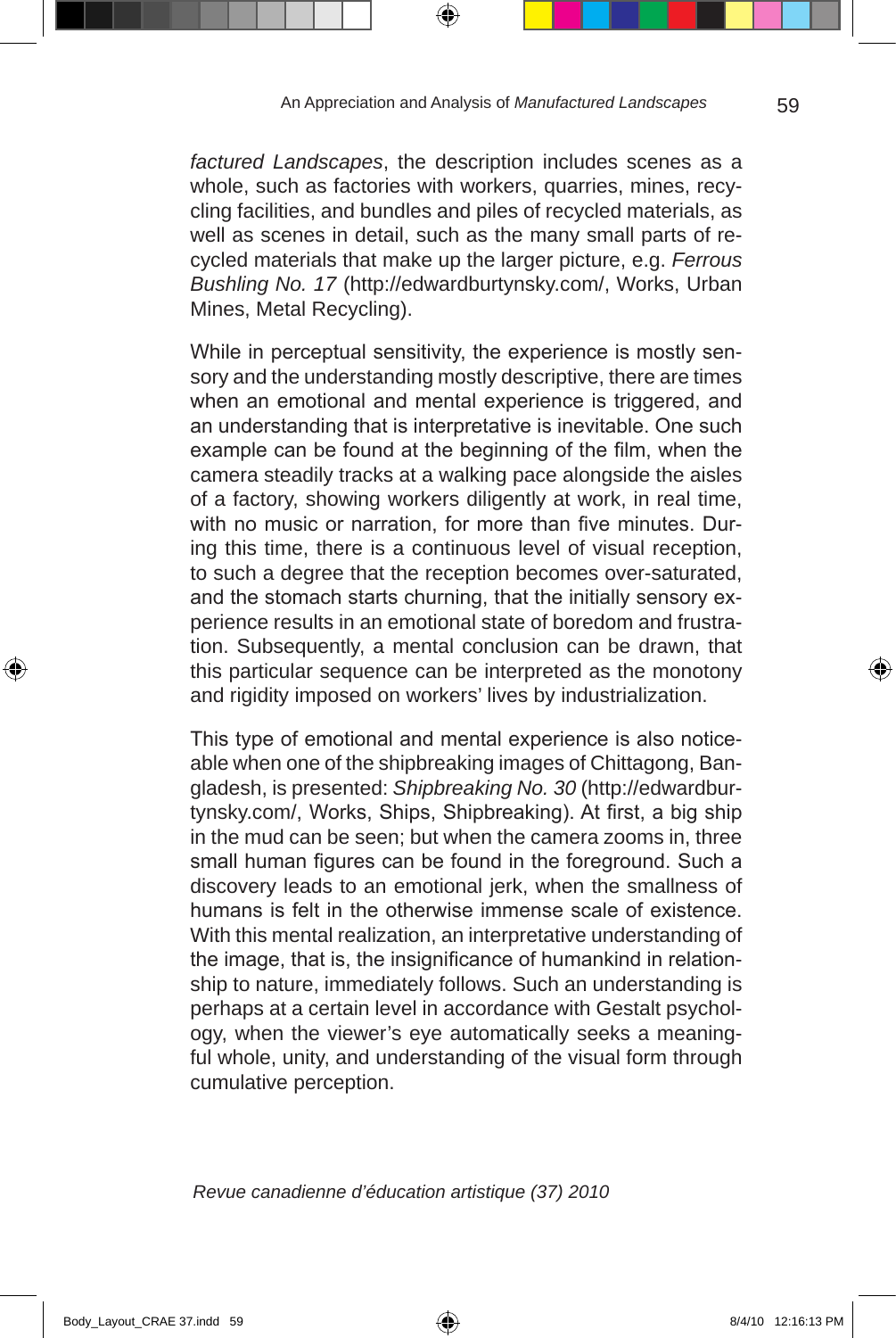### **Cultural Habit**

⊕

Raney defines cultural habit as a "predisposition to see in certain ways which varies according to what we have been exposed to" (1999, p. 45). In other words, this is the kind of visual literacy that the viewer has culturally accumulated, that is built on a certain repertoire of visual knowledge, previously shaped by established conventions.

In my experience of *Manufactured Landscapes*, my cultural habit as a graphic designer and educator comes into play. That is to say, my experience in this realm is affected by the cultural conventions already established in the discipline of graphic design, such as the use of design elements, principles, and strategies. From this perspective, my understanding of the film consists of the analysis of visual compositions. For example, the use of design elements such as lines, shapes, colours, textures, and space can be appreciated in every frame. Likewise, the design principles of emphasis, hierarchy, balance, and unity with variety are sought out. It is also interesting that quite a lot of the images are composed using onepoint perspective, e.g. *Manufacturing #17* and *Manufacturing #18* (http://edwardburtynsky.com/, Works, China, Manufacturing) and the rule of thirds, e.g. *Bao Steel #2*, *Bao Steel #7*, *Bao Steel #8* (http://edwardburtynsky.com/, Works, China, Coal & Steel).

Culturally, I am also accustomed to the convention that black and white images or footages are associated with history, so that when these images or footages are shown, mentally they are interpreted as historical facts, warnings that they are things that have been done and cannot be reversed, thus evoking emotions of nostalgia and concern.

At another level, as a citizen of the digital age and having been exposed to fast-paced, action-packed movies such as the *Bourne Ultimatum*, there is a bit of difficulty and unease when experiencing the beginning of the movie, when the camera tracks alongside the aisles of the factory, in real time, for over five minutes, all the way to the title credits. As John O'Donohue critiques digital technologies in his book of essays, *Beauty: The Invisible Embrace*,

*Canadian Review of Art Education (37) 2010*

60

⊕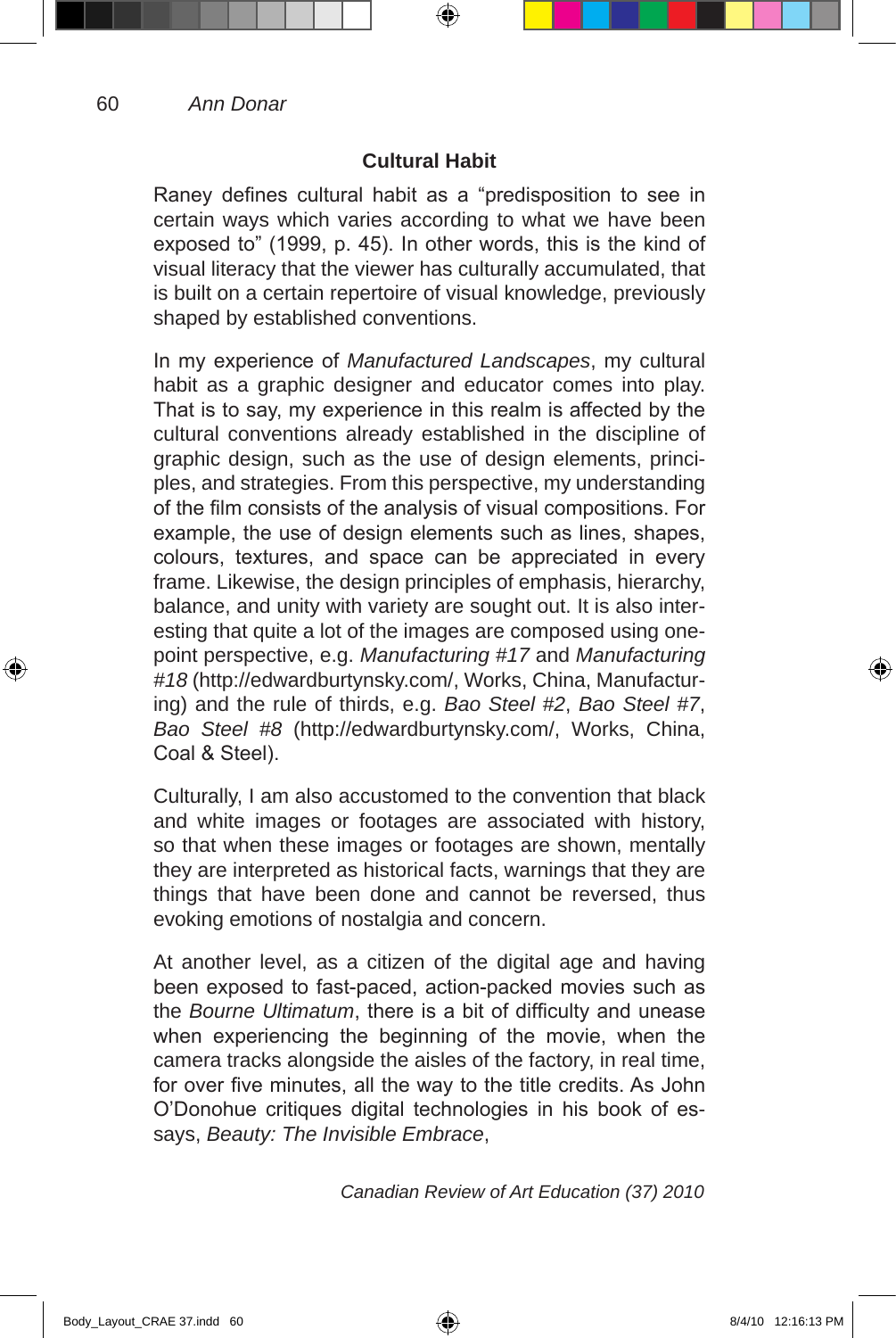⊕

The self has become anxious for what the next instant might bring...The mechanics of electronic imaging reverses the incarnation of real encounter. But a great journey needs plenty of time. It should not be rushed; if it is, your life becomes a kind of abstract package tour devoid of beauty and meaning. (Mullen, 2008, pp. 1-2)

Surely, Baichwal did O'Donohue justice by providing the viewer with an experience that is the incarnation of real encounter.

### **Critical Knowledge**

Critical knowledge can be defined as "the awareness of things that mediate representation" (Mullen, 2008, p. 2), that pertain to their histories and structures (Stankiewicz, 2003, p. 318), or as Raney explains,

This would include knowledge of the ways that visual images have been used throughout history, awareness of different kinds of intentionality, of how an image, object or event is put together to offer a particular experience or to set up a certain kind of spectator. (1999, p. 45)

When looking at *Manufactured Landscapes* in this aspect of visual literacy, my experience is mostly cognitive and intellectual, leading to an understanding that is interpretative, in terms of its intent, connotations, and context. This is an aspect that sometimes requires research, or in Raney's terms, "informed judgement" (1999, p. 45).

Similar images that were done in history came to mind. For example, some of Burtynsky's landscapes evoke a sense of mysticism and starkness that is not dissimilar to those of the Group of Seven. *Inco-Abandoned Mine Shaft No. 13* (http:// edwardburtynsky.com/, Works, Mines), for example, bears striking similarities with *Waterfall, Algoma*, by Lawren Harris (http://www.artcountrycanada.com/group-of-seven-harris. htm): the rugged, clear-cut, angular facets; the accentuated, linear, crystallized accents; the stark, massive rock formations, contrasted with smooth, glassy reflections in an emerald pool. *Uranium Tailings No. 12* (http://edwardburtynsky.com/, Works, Tailings), with its sparse verticality of barren, stripped

*Revue canadienne d'éducation artistique (37) 2010* 

61

⊕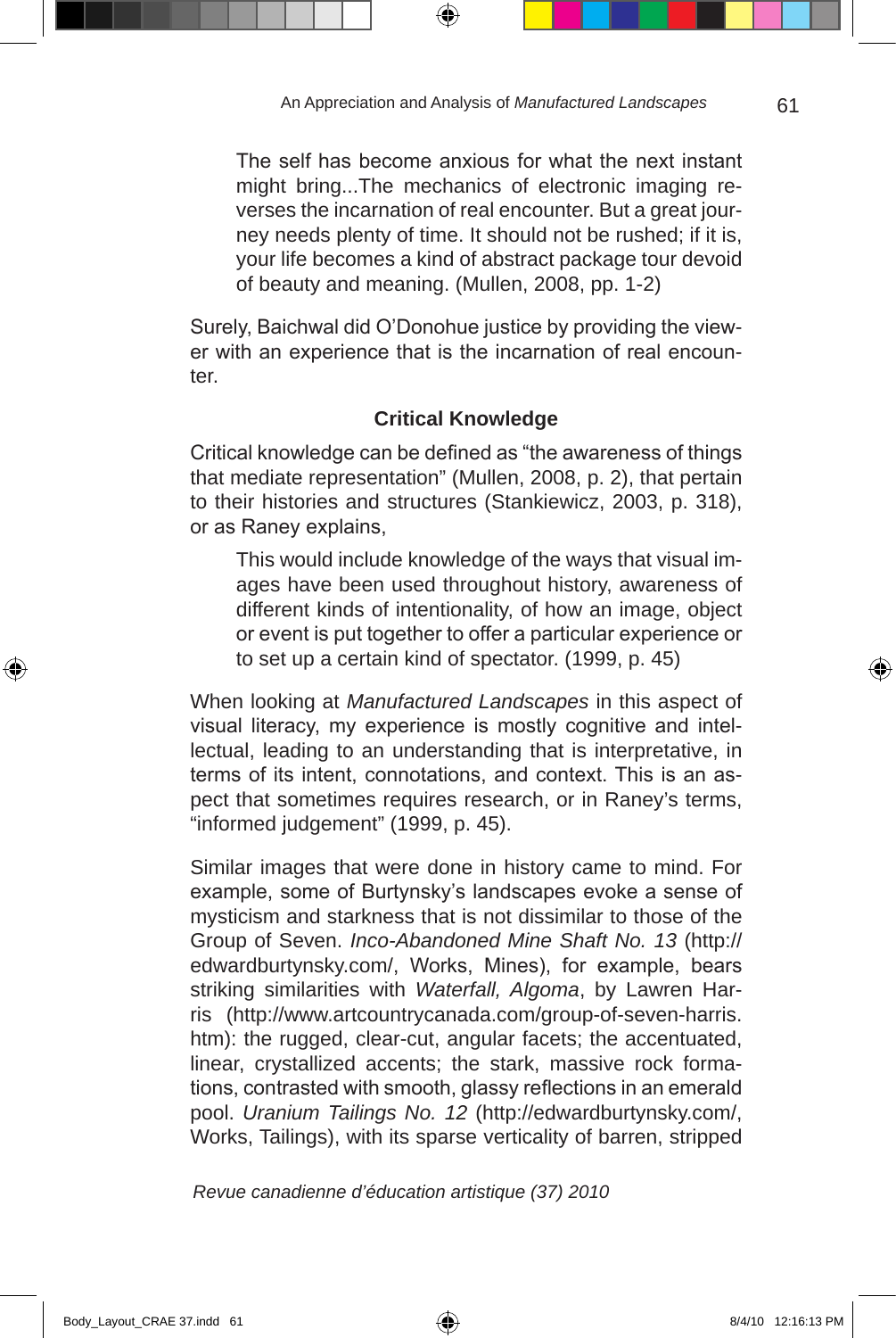62 *Ann Donar*

> tree-forms, bears exaggerated reminiscences of the lonely, wilting silhouettes found in such classics as *Beaver Swamp, Algoma*, and *Above Lake Superior*, by Lawren Harris (http:// www.artcountrycanada.com/group-of-seven-harris.htm), and *Tamarack Swamp* by Tom Thomson (http://www.artcountrycanada.com/group-of-seven-thomson.htm).

⊕

On the other hand, the real-time, tracking shot in the beginning of the film is not dissimilar to Michael Snow's *Wavelength*: a 45-minute experiential film, that is a continuous zoom from its widest field, that is, from one end of an apartment, changing the focus slowly, to its smallest and final field, that is, the photograph of the sea on the wall. As explained in Snow's statement for the Experimental Film Festival of Knokke-le-Zoute in Belgium,

I was thinking of, planning for a time monument in which the beauty and sadness of equivalence would be celebrated, thinking of trying to make a definitive statement of pure Film space and time, a balancing of 'illusion' and 'fact', all about seeing. (Monk, 1994, p. 322)

As the critic Amos Vogel states, "Wavelength ranks among those films which force viewers, regardless of how they react, to carefully consider the essence of the medium and, just as unavoidably, reality" (Gregor, 1983). By the same token, Baichwal forces the viewer to experience and consider the reality that is a routine in industrialized China. These similarities help me situate Burtynsky's work in a Canadian art historical context.

Another important element of the film is its music, composed by Dan Driscoll. Sometimes fluid, sometimes urgent, but always reverberating and sparing, it reminds me of the minimalist music by such composers as Michael Nyman, Philip Glass, and Steve Reich. Such music sets up an atmospheric structure that is conducive to an objective, yet potentially emotional experience.

The narration of the film by Burtynsky himself plays a major part in building the critical knowledge surrounding the film. By verbally stating facts and statistics (e.g. 50% of the world's

*Canadian Review of Art Education (37) 2010*

 $Body\_Layout\_CRAE$  37.indd 62  $8/4/10$  12:16:13 PM

⊕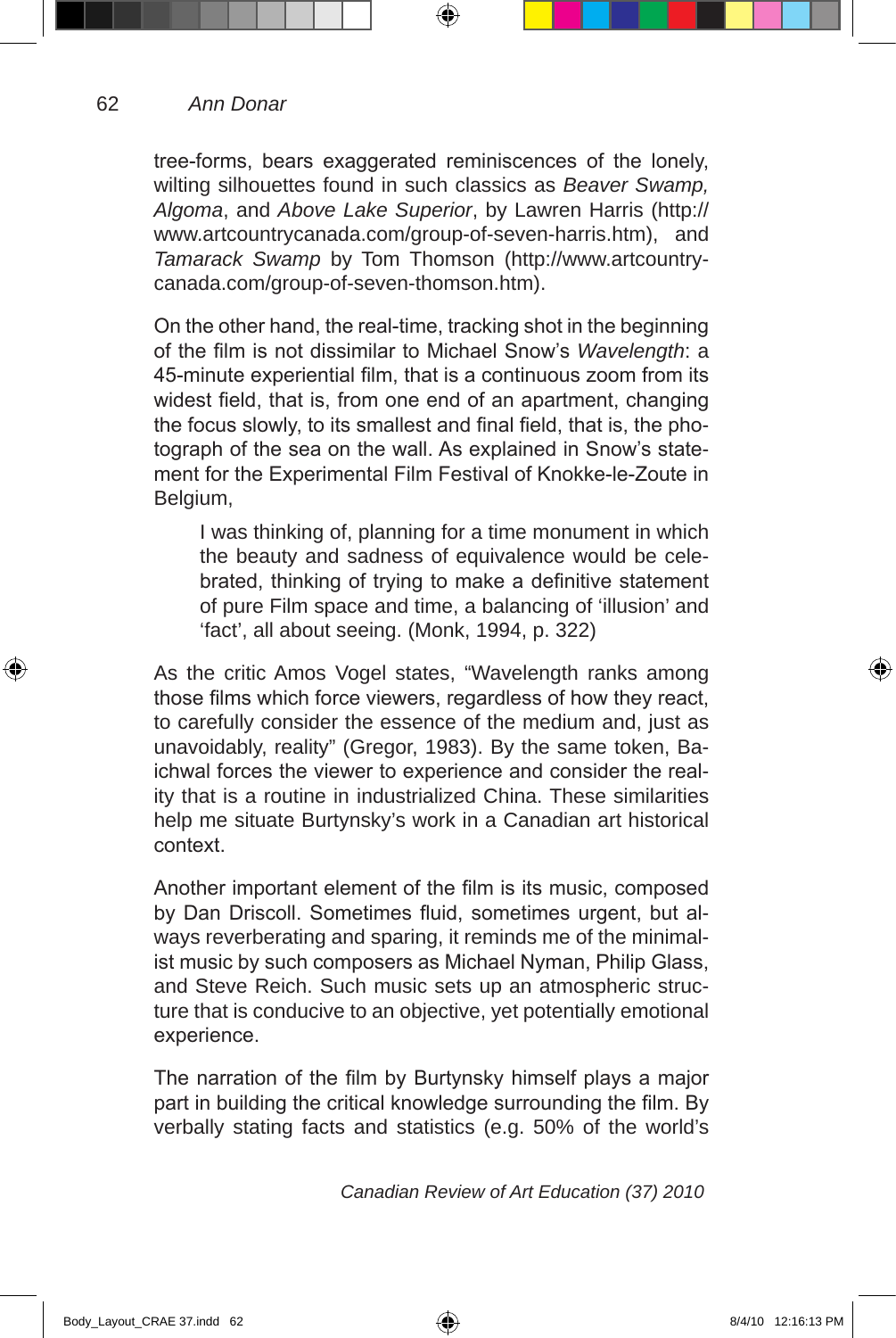computers end up in China to be recycled, the Three Gorges Dam is 600 kilometres long and takes 15 days to fill), and Burtynsky's own views as an artist (e.g. "what we're doing is creating problems that run deep...it's not a simple right or wrong, it needs a whole new way of thinking."), I am more able to make an informed judgement as a spectator.

⊕

Lastly, the film is also situated in an environmentalist context. Having won the Al Gore Reel Current Award, it is ranked with such films as *An Inconvenient Truth* and *Rivers and Tides*, for its contributions to a global environmental consciousness.

### **Aesthetic Openness**

Aesthetic openness is described as the experience of the immediate or unmediated experience of meaning (Mullen, 2008, p. 2). In this realm, the viewer may experience the Sublime or a powerful and overwhelming impact that is immediate and aesthetic.

In *Manufactured Landscapes*, there are moments of this awe-inspiring experience, which is at the same time sensory, emotional, and psychological. Burtynsky's images are shot in such an overwhelmingly large scale and in such visible detail that an overwhelming impact is inevitably felt. The sheer size and environmental impact of the Three Gorges Dam, for example, are arresting and disturbing, as scenes of what resemble bombed out landscapes, with displaced residents taking their own cities apart, are shown in detail, e.g. *Feng Jie #3* (http://edwardburtynsky.com/, Works, China, Three Gorges). I find it natural to be aesthetically touched during this film, also because Burtynsky's works are so formally composed and with such an awe-inspiring atmosphere of stillness and mysticism.

It is interesting that Raney points out that aesthetic openness "makes way for the illusion that our frames of reference are gone and that meaning is being directly grasped" (1999, p. 46). In other words, the "real" issues (environmental devastation) behind the images are temporarily forgotten and are masked by a carefully constructed sense of aesthetics. Raney

*Revue canadienne d'éducation artistique (37) 2010* 

Body\_Layout\_CRAE 37.indd 63 68/4/10 12:16:13 PM

⊕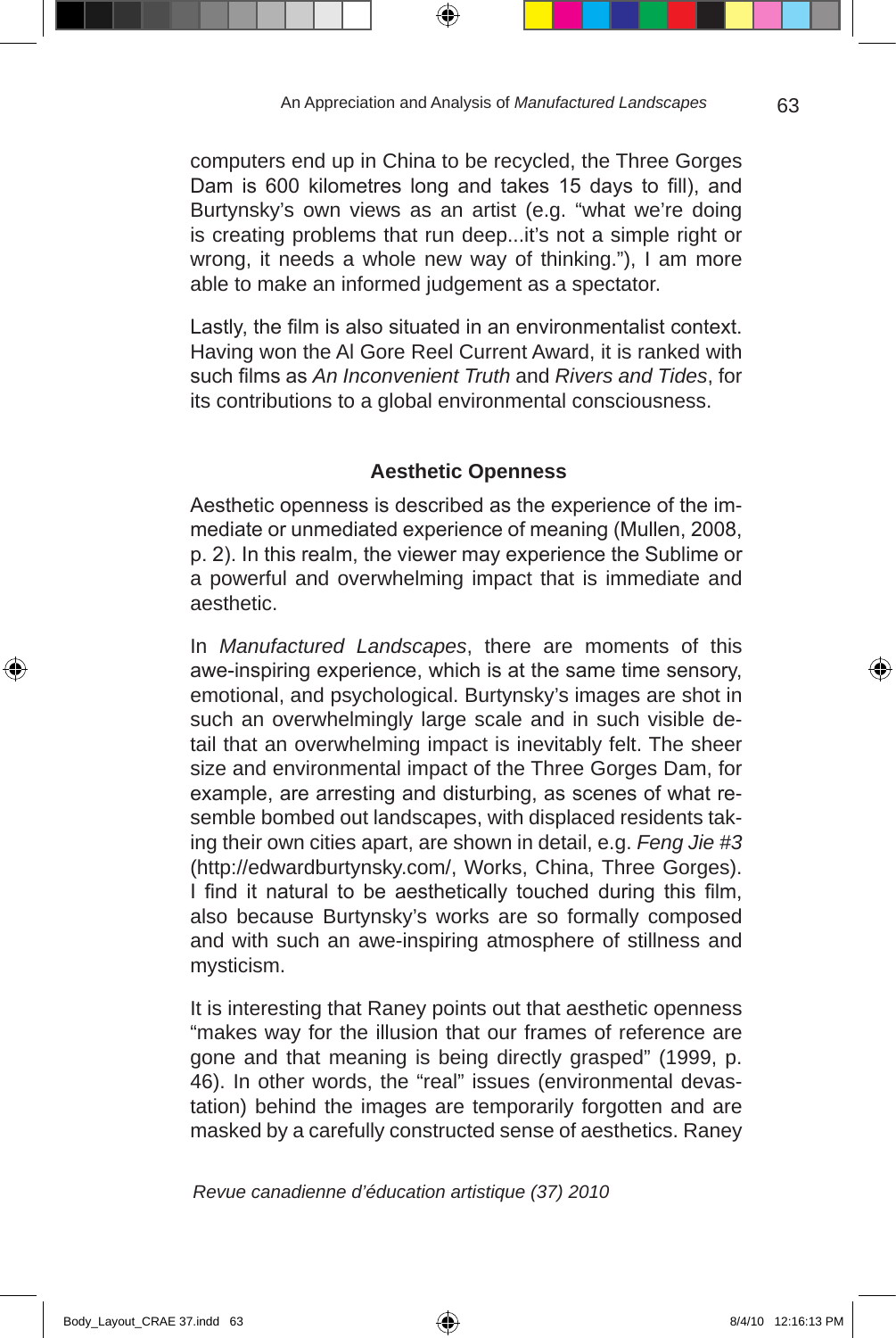#### 64 *Ann Donar*

⊕

also states that "critical knowledge can extend aesthetic openness, or it can hamper it" (p. 46). This is true in my experience of this film. For example, my knowledge of the works of the Group of Seven and Michael Snow extends my direct aesthetic experience of this film, while my knowledge of the dire facts of our environment hampers and pollutes my otherwise delightful, aesthetically pleasant experience.

⊕

### **Visual Eloquence**

Visual eloquence, in my opinion, is the most important aspect of visual literacy, since it educates the viewer of the creative, art-making process. In visual eloquence, all the previous four aspects of visual literacy are integrated to make a work of art (Raney, 1999, p. 46). In this sense, visual eloquence is a predominantly mental and creative experience, leading to the analysis, interpretation, and critique of a work.

Various techniques are employed in putting the film *Manufactured Landscapes* together. Firstly, still images of Burtynsky's work are inserted in the format of a slideshow throughout, that is, still images alternating with moving images. The film being a documentary of Burtynsky's art-making process in China, it is logical to show the viewer the end products, as well as to show some of his previous work, so as to convey a sense of continuum, which is Burtynsky's journey of exploration. The still images themselves greatly enhance the aesthetic experience of the moving images, which Baichwal consistently attempts to emulate Burtynsky's work in terms of framing and composition.

The relationship between the process of art-making and its end products is further brought out by the technique of transitioning between moving images and still images. For example, a moving image may transition to a still image of the exact image, which, when zoomed out, becomes a real photograph on the wall of a gallery, being looked at by a museum-goer. This technique serves to bridge different stories, different locales, and different peoples, enhancing the theme of global connectedness, which recurs in the film.

*Canadian Review of Art Education (37) 2010*

 $Body \_$ 2:16:13 PM \\_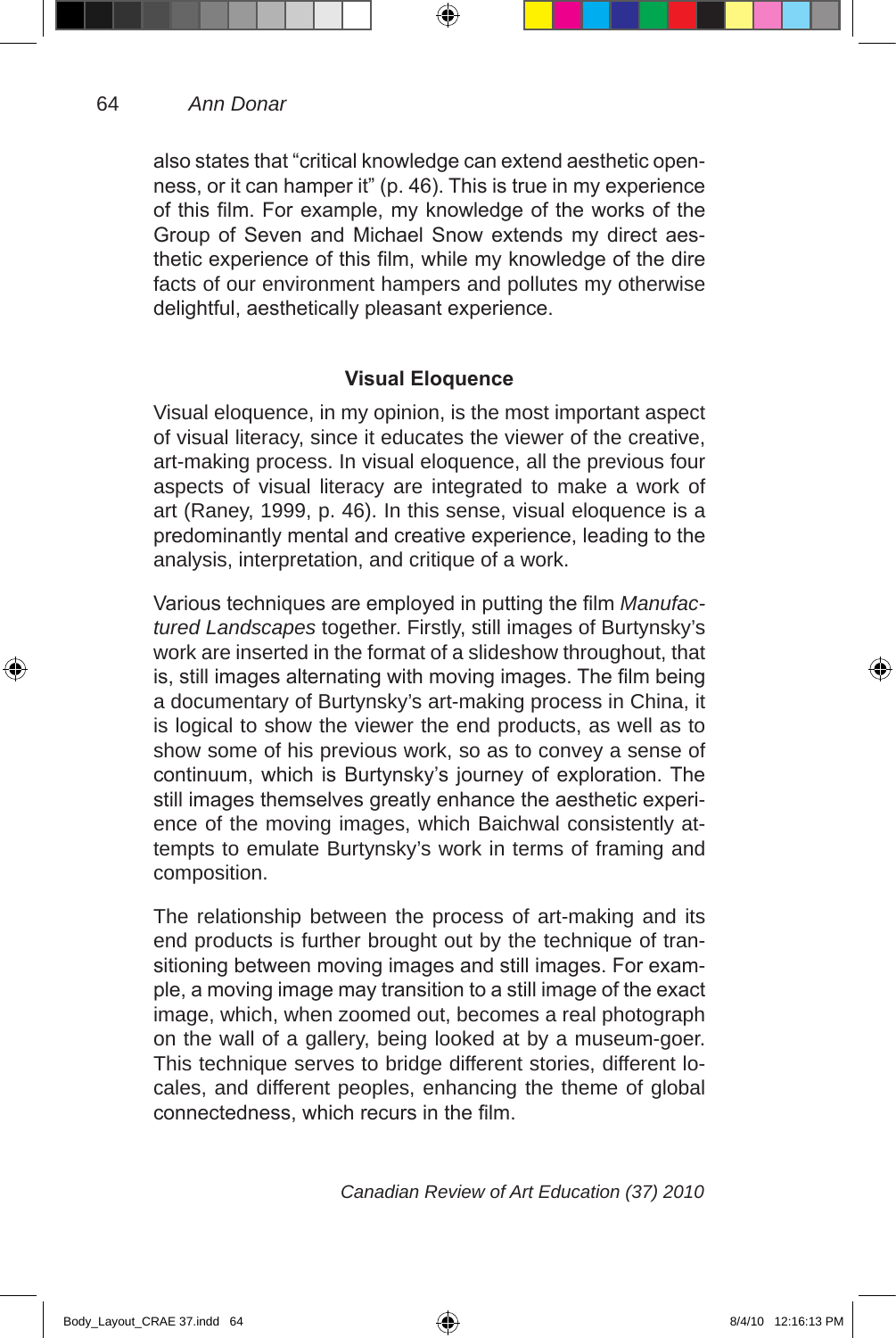Secondly, black and white archival footages are inserted throughout, to differentiate a current experience, which is the journey when *Manufactured Landscapes* was filmed, from past experiences, which were shot in Burtynsky's previous trips. These include the footages of "Zhejiang and Fujiang Provinces in 2004" and "Chittagong Shipbreaking Beach in Bangladesh in 2001". Presenting these footages in black and white may serve two purposes: firstly, it may demonstrate creative integrity by making it clear to the viewer which parts of the film are from archival footages and what is not; secondly, by transitioning and alternating between current, colour moving images and archival, black and white moving images, it may remind the viewer that what happened in the past is irreversible history, but what is happening now can still be changed. Therefore, this technique may be interpreted as symbolic.

Thirdly, in terms of cinematography, Baichwal shows our changing relationship with nature effectively, by emulating Burtynsky's use of proportions in his work. For example, elements of raw nature, such as the sky, consistently take up minimal space in the compositions, e.g. *Urban Renewal #5* (http://edwardburtynsky.com/, Works, China, Urban Renewal). A couple of times, Baichwal moves the camera quickly to capture a flying bird; this gesture is almost symbolic of an attempt to hold fast to what is left of nature, that it is such an unusual sighting that it must be kept on film and be cherished forever.

Commonly used techniques in cinematography used in this film include panning, tilting, tracking, zooming in and zooming out. These techniques are used to emulate Burtynsky's creative process, such as framing, or to guide the viewer in a viewing experience that is intended by Burtynsky. For example, one of the shipbreaking images in Bangladesh, *Shipbreaking No. 30* (http://edwardburtynsky.com/, Works, Ships, Shipbreaking) is first shown as a whole and then zoomed in to show a detail, which is an otherwise negligible tiny human figure.

*Revue canadienne d'éducation artistique (37) 2010* 

65

⊕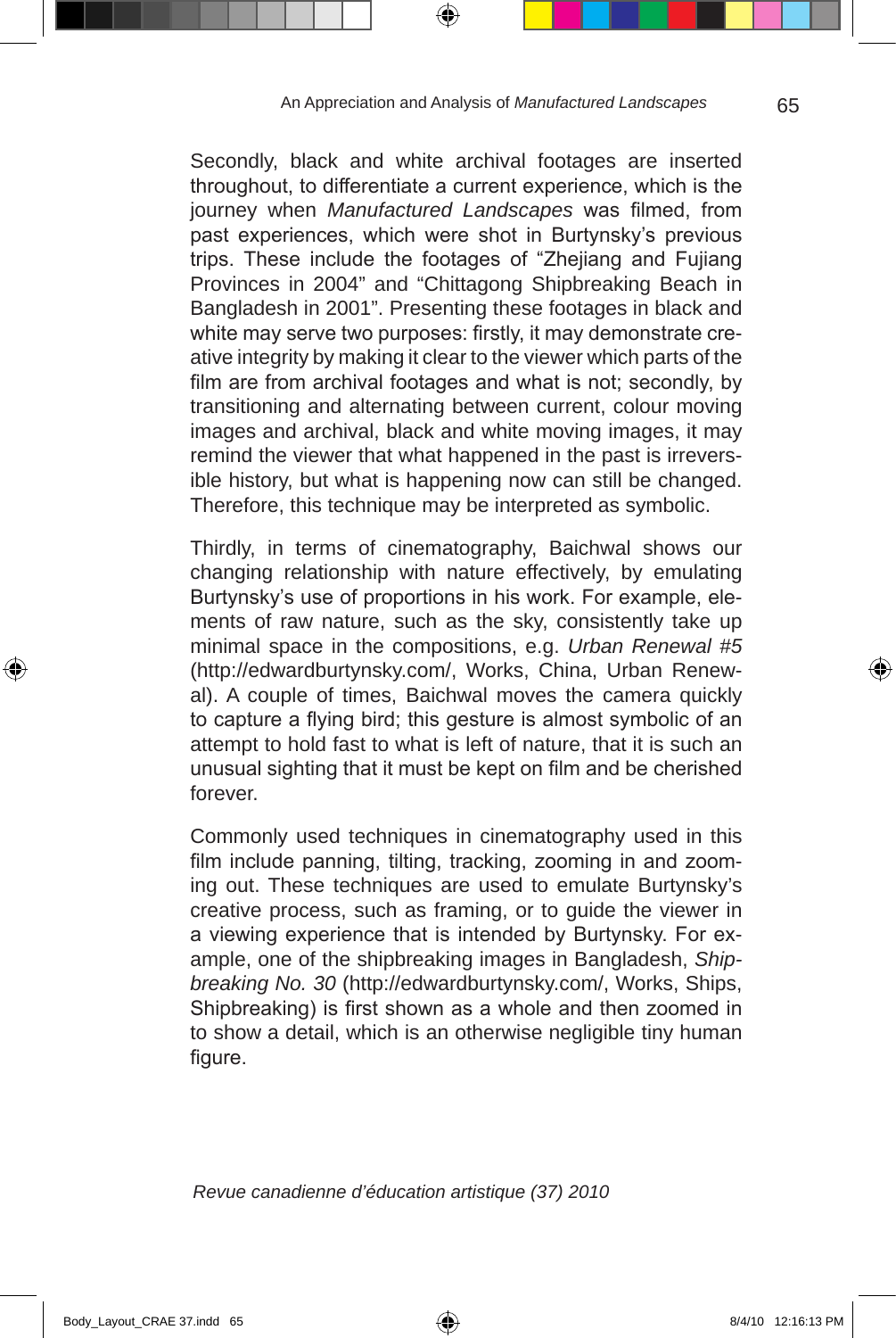66

⊕

Fourthly, another technique used in this film may be what has been referred to as *transmediation*, which is a "cognitive activity used to make sense of information presented to reader[s]/ viewers through the multiple sign systems encountered in the environment...moving between images, text, sound, and voice or experiencing any of these media simultaneously is a form of transmediation" (Black, Davidson, Mullen, 2007, p. 28).

⊕

Fifthly, the storyboarding of the film is such that, instead of presenting one cycle of the four stages of story: introduction, conflict, climax, and resolution, for the whole film, the film is made up of multiple cycles of stories. This choice may be due to the fact that there are many stories to be told within the big story of industrialized China, and this technique is used to more clearly organize and present them. Another possibility is that, the intensity of the subject matter of the film is such that, it may require periodic moments of resolution, so that a certain calmness and sense of objectivity may be restored for the viewer. These multiple cycles are made easier to perceive, to a certain extent, with the help of sound editing, in that the music corresponds to the stages of climax and resolution accordingly.

Finally, interviews of different people in different roles are integrated in the film, such as workers, young and old, public relations officers reciting official lines of success and progress, and residents of Shanghai in the old, and new, posh districts. Representing these different people serves to enhance the film's and Burtynsky's own chosen position of objectivity, leaving the viewer the freedom of his or her own interpretation and conclusion.

As Burtynsky states in an interview in CBC's *The Hour*:

I like the idea that I'm not telling them how to see the picture, there's a kind of open narrative to it...I think somebody who's an environmentalist would look at it one way and somebody who's an art historian might look at it an-

*Canadian Review of Art Education (37) 2010*

 $Bdy$   $Bd/10$  12:16:13 PM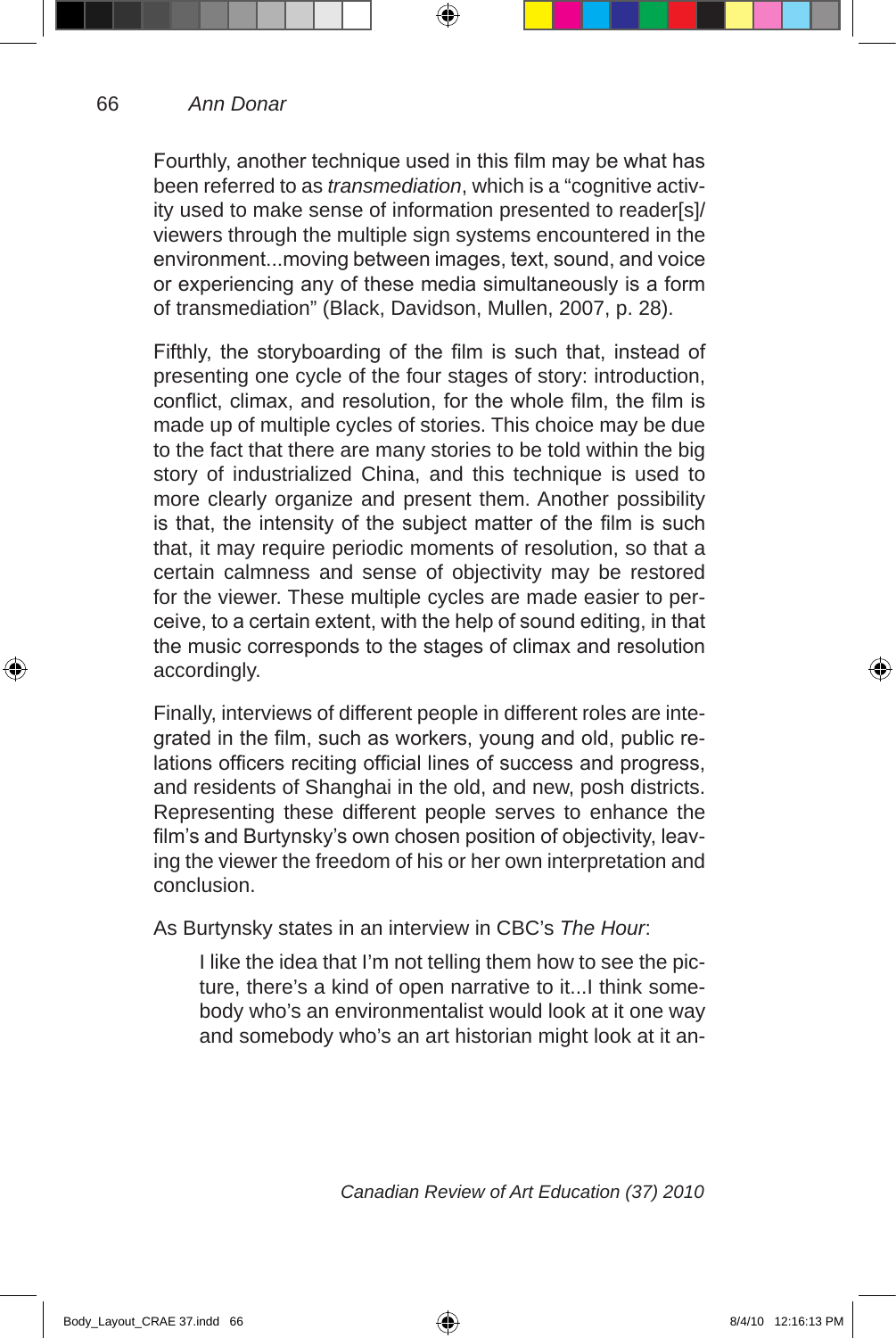$\bigoplus$ 

| Raney                        | <b>Examples in work</b>                                                                                                                                                                                                                                                                                                                                                                                                                                                                                                             | Experience &<br>Understanding                                               |
|------------------------------|-------------------------------------------------------------------------------------------------------------------------------------------------------------------------------------------------------------------------------------------------------------------------------------------------------------------------------------------------------------------------------------------------------------------------------------------------------------------------------------------------------------------------------------|-----------------------------------------------------------------------------|
| Perceptual<br>Sensitivity    | Throughout: having to decipher what is represented in images<br>as a whole and in detail                                                                                                                                                                                                                                                                                                                                                                                                                                            | E: Sensory,<br>emotional<br>U: Description<br>(sometimes<br>interpretation) |
| <b>Cultural Habit</b>        | Counter-culture: real-time pace vs. artificially accelerated<br>tempo<br>Compositional strategies: e.g. rule of thirds, one-point<br>perspective<br>Design elements: line, shape, colour, texture, proportions<br>Design principles: emphasis, hierarchy, balance, unity<br>B&W footage: associated with history                                                                                                                                                                                                                    | E: Sensory,<br>emotional,<br>mental<br>U: Analysis,<br>interpretation       |
| <b>Critical Knowledge</b>    | Still images: mystical landscapes, e.g. Group of Seven<br>Time-based images: tracking shot, e.g. Snow's<br>"Wavelength"<br>Music: minimalist, e.g. Nyman, Glass, Reich<br>Environmentalism: e.g. Al Gore Reel Current Award<br>Narration forms informed judgement                                                                                                                                                                                                                                                                   | E: Cognitive,<br>intellectual<br>U: Interpretation                          |
| <b>Openness</b><br>Aesthetic | Overwhelming scale, volume, repetition<br>Awe-inspiring, stunning, yet disturbing images                                                                                                                                                                                                                                                                                                                                                                                                                                            | E: Sensory,<br>emotional,<br>psychological<br>U: Interpretation             |
| Visual Eloquence             | Techniques used to create work:<br>Sound editing<br>$\bullet$<br>Film editing: e.g. fading out, transitions<br>Filming techniques: e.g. tracking, panning, tilting, zooming<br>in and out<br>Colour/B&W footages<br>Still/Time-based images<br>Cinematography<br>Story-boarding<br>Interviews with people in different roles: e.g. PR, workers,<br>nouveau-rich<br>Themes conveyed:<br>Theme of a transformed landscape<br>Theme of global connectedness<br>Theme of our relationship with nature<br>$\bullet$<br>Theme of progress | E: Mental<br>U: Analysis,<br>interpretation,<br>critique                    |

### Table 1

*Revue canadienne d'éducation artistique (37) 2010* 

Body\_Layout\_CRAE 37.indd 67 8/4/10 12:16:13 PM

 $\bigoplus$ 

67

 $\bigoplus$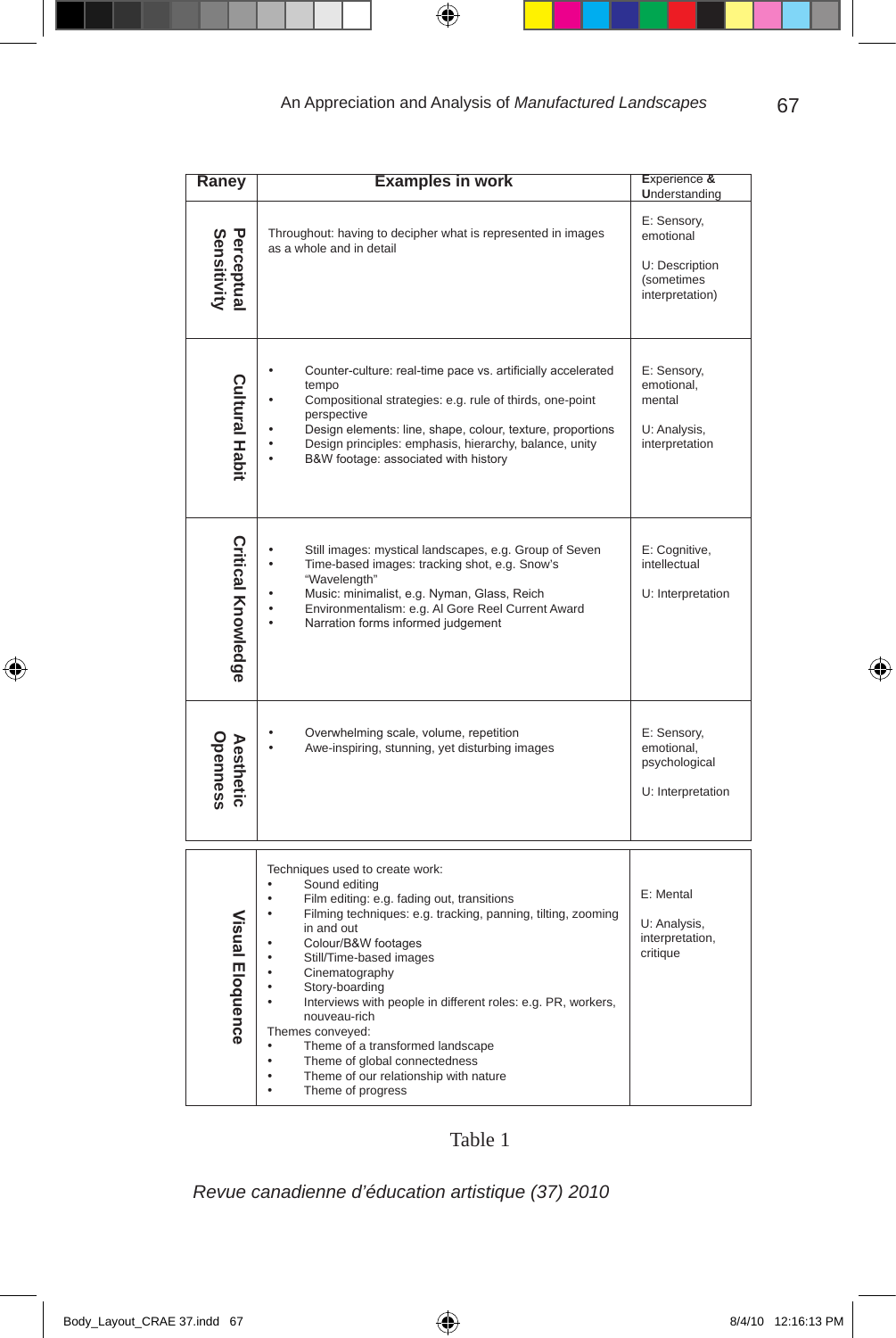other way, an industrialist may look at it another way, so there are these readings that people can enter into it and that there are multiple readings that are not necessarily just to be read one way. (Burtynsky, n.d.)

⊕

My experience and understanding of *Manufactured Landscapes* are summarized in*Table 1*.

### **Conclusion**

In enhancing the study of visual culture as an integral part of art education, practical methods of pedagogic delivery need to be proposed in order for the art educator to better plan and implement a curriculum. Efland (2004) discusses two "rival visions" of art education: one view favouring aesthetic experiences as the primary purpose of art education; the other view emphasizing visual culture, in particular the study of popular culture, as the mission of art education. To resolve the two opposing views, Efland recommends an approach that includes both *aesthetic criticism* and *interpretive criticism*: combining the study of both formal and stylistic aspects of art, with the interpretation of personal, social, and cultural meanings in the context of visual culture. While Efland's recommendation affords a compromised solution, it only addresses art education in terms of the verbal or textual appreciation, analysis, and interpretation of various forms of cultural production, in the context of criticism, omitting the place of art production altogether. As Aguirre (2004) points out, "the textual has an absolute primacy over the visual and this is rather paradoxical in an educational context which deals with the communicative power of the image" (p. 266). For this reason, Aguirre proposes what he calls "comprehensive production…as an interpretative and formative method which in art production becomes a tool for the interpretation of culture…." (p. 266).

In light of Efland's and Aguirre's recommendations, I find Raney's approach to visual literacy even more multi-dimensionally structured and multi-planar, affording diverse ideas and possibilities in the practical application and implementation of an art or design curriculum. Raney's five aspects of visual literacy: 1) Perceptual Sensitivity (a basic level of visual reception or representation), 2) Cultural Habit (a cultural

*Canadian Review of Art Education (37) 2010*

68

⊕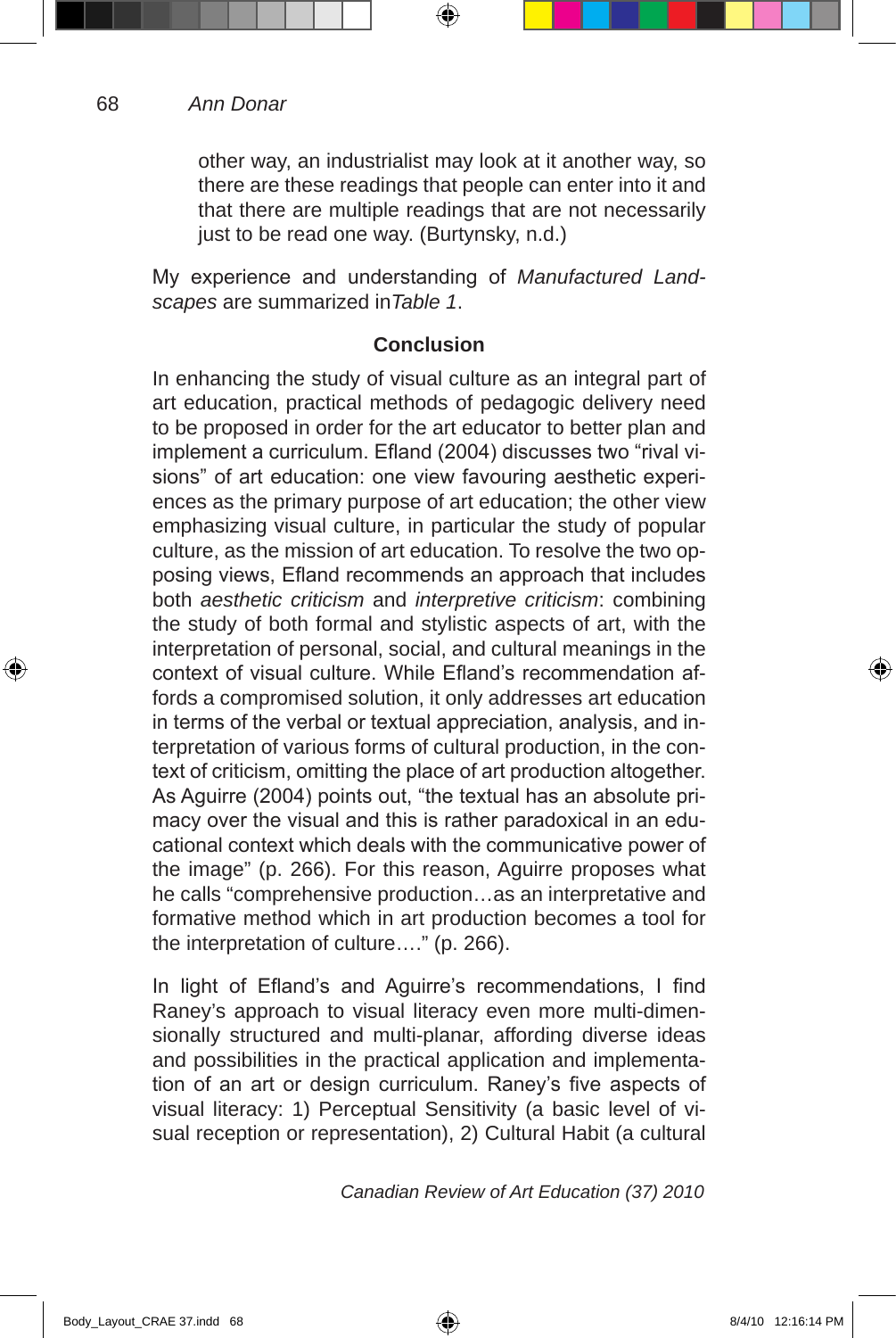⊕

predisposition to see in certain ways), 3) Critical Knowledge (an awareness of things that mediate representation), 4) Aesthetic Openness (experience of the Sublime), and 5) Visual Eloquence (how the previous four aspects of visual literacy are integrated to make a work of art), not only speak to the verbal and textual aspects of art appreciation, analysis, and interpretation, but also the pragmatic aspect of art production as well.

As a design educator, some ideas that I would like to recommend in contextualizing Raney's approach in a design curriculum are as follows:

- 1. Perceptual Sensitivity could be applied to the study and application of theories relating to visual reception and representation: e.g. how the eye perceives and follows a visual path, gestalt psychology, the properties and relationships of colour, shape, balance, scale and proportion, illusion of space and perspective, rhythm and movement.
- 2. Cultural Habit could be explored in the contexts of different cultural conventions, e.g. how type is read, what different colours symbolize in different cultures, how different symbols are understood and used in different parts of the world.
- 3. Critical Knowledge could be studied in terms of key, influential historical and contemporary issues, developments, trends, and movements, across all disciplines that may impact or inspire the world of design. The importance of research could also be incorporated and emphasized.
- 4. Aesthetic Openness could be investigated in the creation and exposure to diverse aesthetic experiences, including how viewers respond directly and spontaneously to diverse forms of visual, cultural productions.

*Revue canadienne d'éducation artistique (37) 2010* 

69

⊕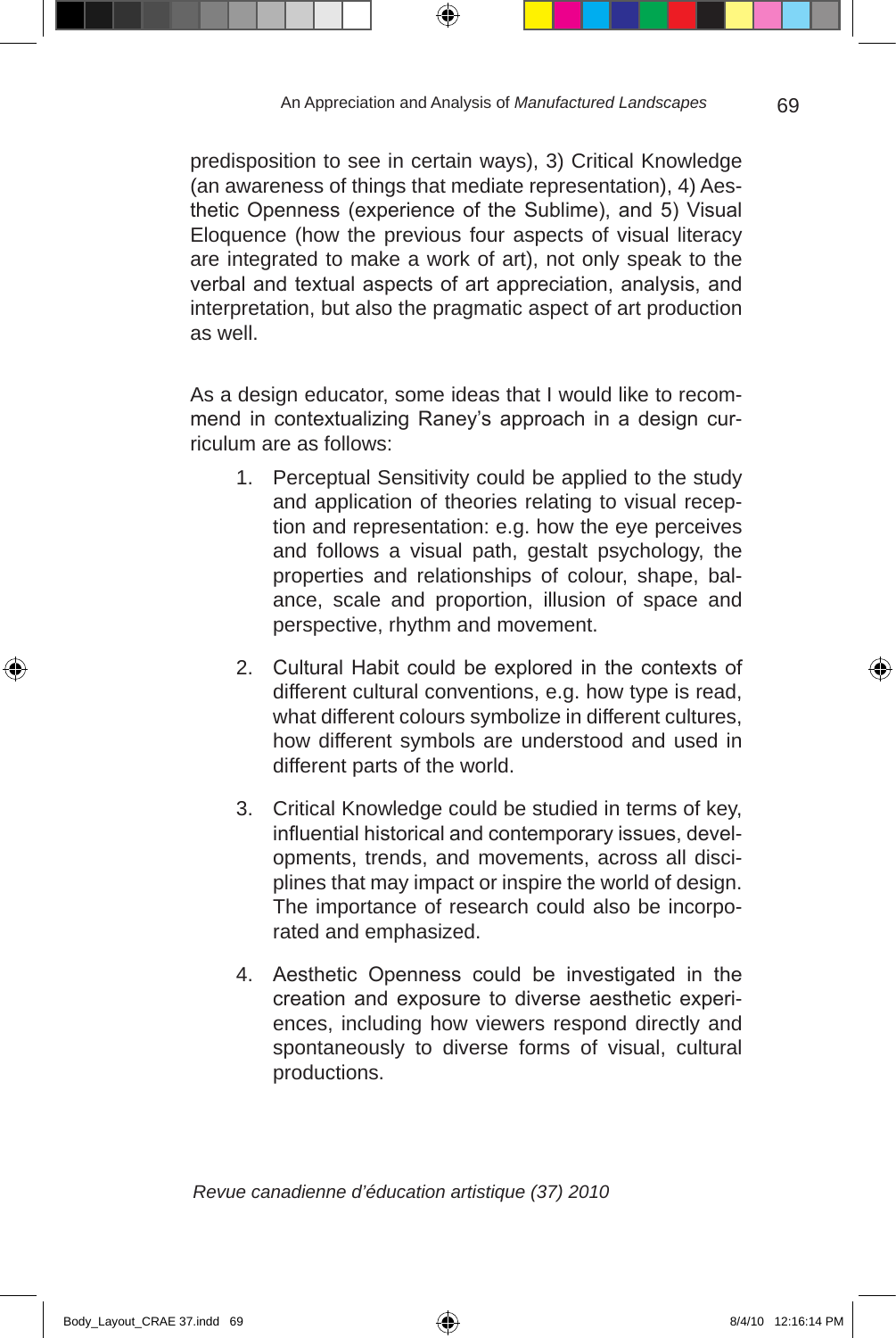70 *Ann Donar*

> 5. Lastly, Visual Eloquence could combine the knowledge and skills learned in the previous four categories, perhaps culminating to a group or final project or thesis.

⊕

I believe that a systematic and organized curriculum based on the above recommendations would greatly enhance a design or art curriculum, educating today's students in a more wellrounded manner and equipping them with an awareness that does not isolate any one facet or lens, stylistic or otherwise, but rather, promote the expression of the human condition and experience as a whole, that is embodied in art and design.

### **References**

- Aguirre, I. (2004). Beyond the understanding of visual culture: a pragmatist approach to aesthetic education. *Journal of art and design education*, 23(3), 256-269.
- Baichwal, J. (2007). *Edward Burtynsky [videorecording]: Manufactured landscapes*. Zeitgeist Films.
- Black, J., Davidson, M., & Mullen, C. (2007). Turning the clock "back to the future": Some new media approaches to art education. *Canadian art teacher*, 6(1), 27-42.
- Burtynsky, E. (n.d.). Edward Burtynsky: Photographic works. Retrieved May 24, 2010, from http://www.edwardburtynsky.com
- Efland, A. (2004). The entwined nature of the aesthetic: a discourse on visual culture. *Studies in Art Education*, 45(3), 234-251.
- Gregor, U. (1983). Michael Snow: Wavelength. Retrieved March 9, 2008, from http://www.medienkunstnetz.de/ works/wavelength/
- Mercury Films (n.d.). Edward Burtynsky: Manufactured landscapes. Retrieved March 9, 2008, from http://www.mercuryfilms.ca/burtynsky\_intro\_06.html

*Canadian Review of Art Education (37) 2010*

⊕